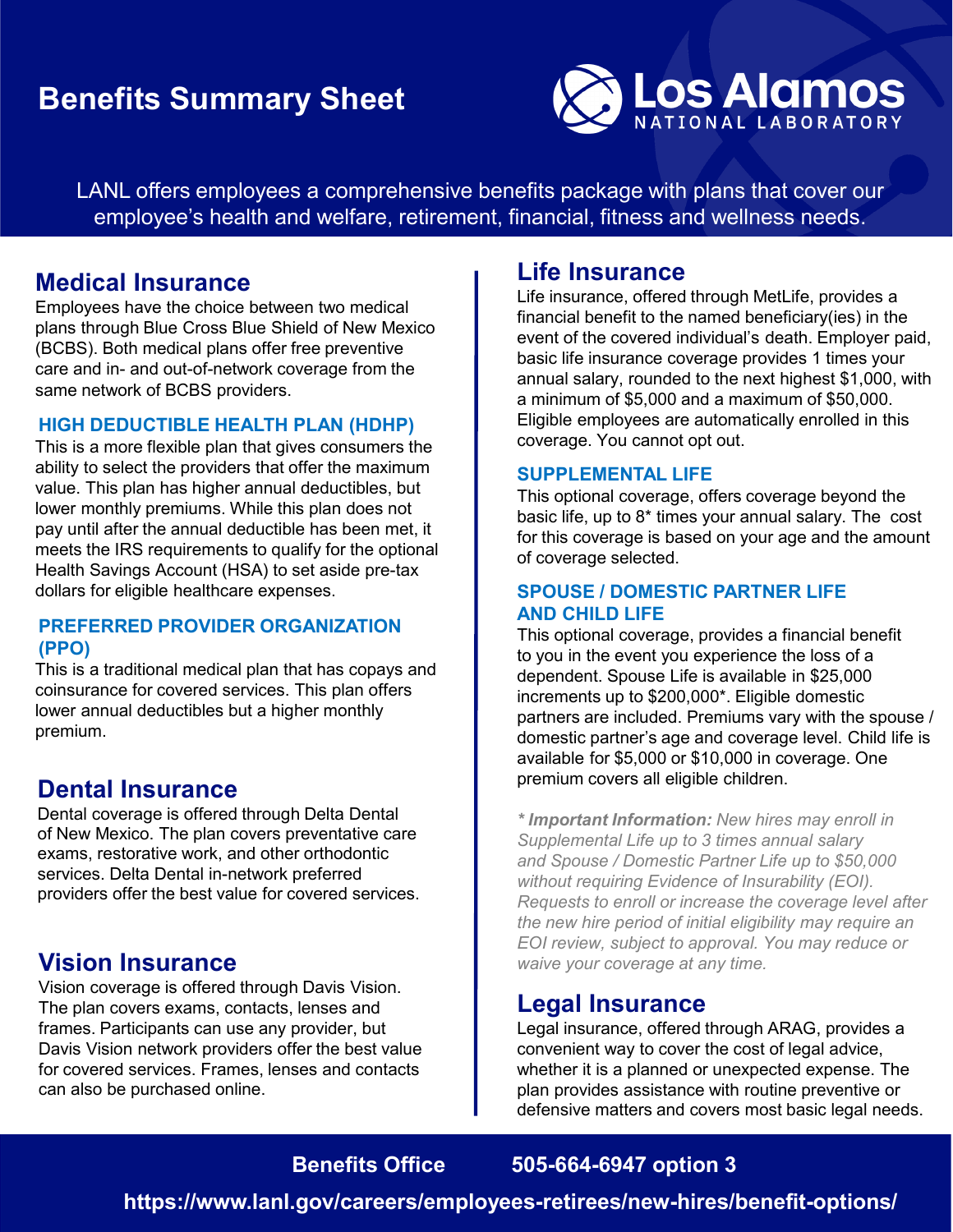## **Disability Coverage**

Basic Short Term, Supplemental Short Term, and Long Term Disability coverages are offered though MetLife. These income protection plans will pay a percentage of your salary if you are unable to work due to illness or injury.

#### **BASIC SHORT TERM DISABILITY**

Employer paid, this coverage pays a weekly benefit of 60% of your eligible earnings up to \$800 per week for up to six months. Eligible employees are automatically enrolled in this plan. You cannot opt out.

#### **SUPPLEMENTAL SHORT TERM DISABILITY\***

This optional coverage pays a weekly benefit of 70% of your eligible earnings up to \$2,500 per week for up to six months. The premiums for this coverage are based on your age and salary. Eligible employees are automatically enrolled in this plan. You may opt out at any time.

#### **LONG TERM DISABILITY\***

This optional coverage pays 50% of your salary to a maximum of \$10,000 a month after six months of disability, ending at your Social Security Normal Retirement Age. The premiums for this coverage are based on your age and salary. Eligible employees are automatically enrolled in this plan. You may opt out at any time.

*\*Important Information: New hires may enroll in Supplemental Short Term and Long Term Disability on a guaranteed basis without requiring Evidence of Insurability (EOI). Requests to enroll after the new hire period of initial eligibility require an EOI review, subject to approval.*

## **AD&D Insurance**

Accidental Death and Dismemberment (AD&D) insurance protects you and your family from the unforeseen financial hardship of an accident that causes death, dismemberment, paralysis, or loss of sight, speech, or hearing. AD&D offered through MetLife includes coverage levels range from \$50,000 to \$500,000 with affordable semimonthly premiums.

## **Tax-Advantaged Accounts**

Tax-advantaged accounts offer the opportunity to use pre-tax dollars to save and pay for qualified medical, dental, vision, dependent care or adoption expenses.

**Health Savings Account (HSA)** (requires HDHP) **Health Care Reimbursement Account (HCRA) Dependent Care Reimbursement Account (DCRA) Adoption Assistance Expense Account (AAEA)**

## **Retirement Plan**

A best-in-class 401(k) Retirement Plan is offered to help employees save and invest for future financial goals. The Plan allows for employees to save on a pre-tax, Roth and after-tax basis. Diverse, low cost investment options are available.

#### **COMPANY MATCH**

Your contribution to the 401(k), will be matched by the company dollar for dollar up to 6% of your eligible compensation per pay period. The match is 100% immediately vested and is made on a pre-tax basis.

#### **NON-ELECTIVE EMPLOYER CONTRIBUTION**

In addition to the match, an annual non-elective employer contribution will be made to your 401(k) account, regardless of your contribution. The nonelective employer contribution is based on your years of service and your eligible compensation in the prior year.

> 0-9 Years: 3.5% Employer contribution 10-19 Years: 4.5% Employer contribution 20+ Years: 5.5% Employer contribution

## **Health & Fitness Programs**

A variety of programs to help employees establish and maintain good health are available. In addition to the wellness incentive program administered by Virgin Pulse, take advantage of the onsite gyms and health and fitness classes. BCBS also offers an additional fitness program membership discount.

Employees eligible for benefits may elect to enroll dependents – spouse, domestic partner, children, and legal wards – in insurance coverages with acceptable documentation.